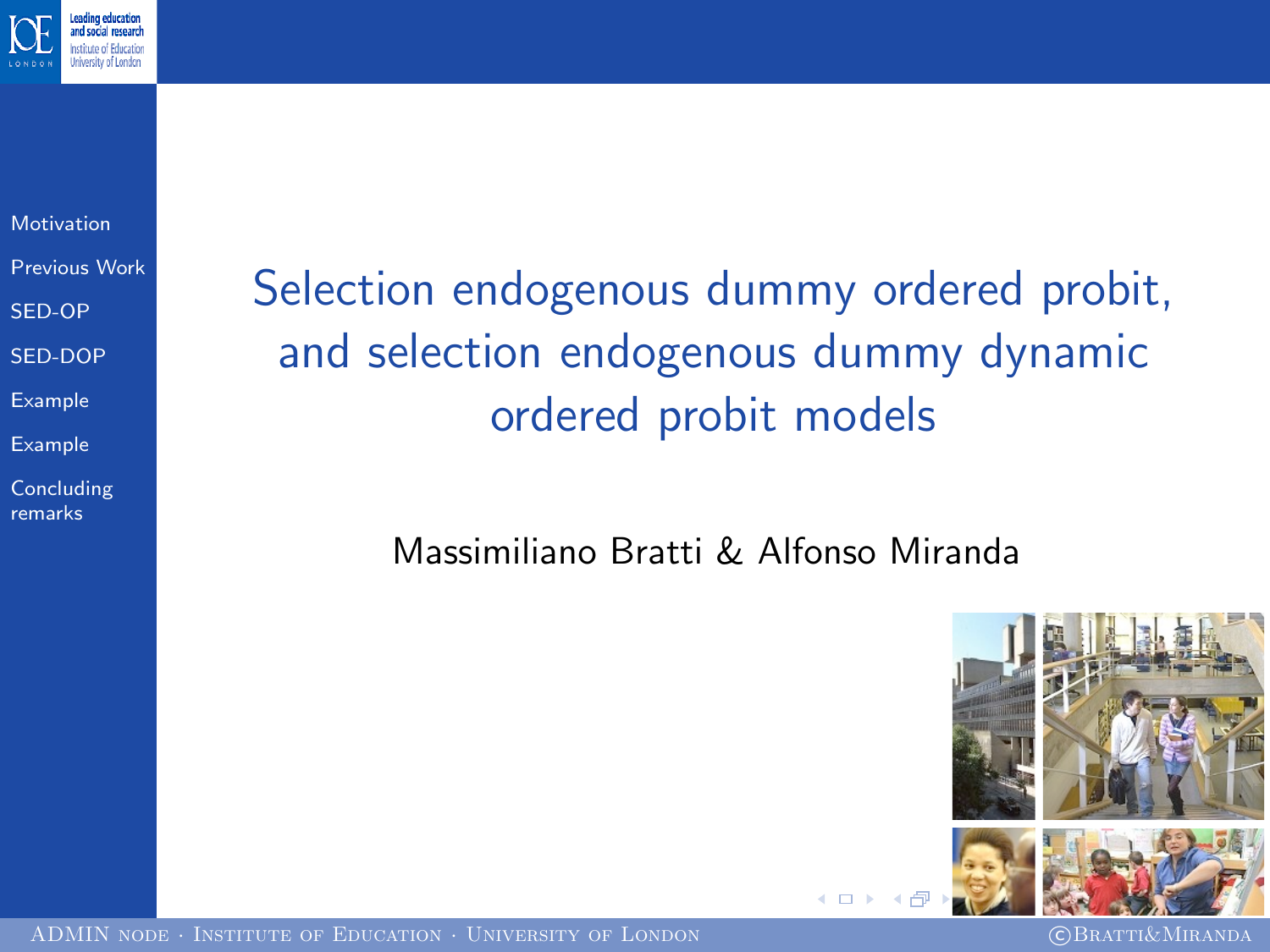

[Motivation](#page-1-0) [Previous Work](#page-2-0) [SED-OP](#page-3-0) [SED-DOP](#page-8-0) [Example](#page-13-0) [Example](#page-13-0) **[Concluding](#page-17-0)** remarks

#### **Motivation**

In many fields of applied work researchers need to model an ordinal dependent variable that is only observed for a proportion of the sample and that is a function of an endogenous variable

- ▶ Smoking and Education, but not everybody smokes
- $\triangleright$  Drinking and Education, but not everybody drinks
- $\triangleright$  Job type (unskilled/skilled/proffesional) and Education, but not everybody works

Selection can have different sources:

- Entry into an activity (smoking / drinking)
- $\blacktriangleright$  Survey and/or item non-response

Fundamentally, the DGP of selection into missingness and the DGP of the ordinal variable are essentially two different although related processes (e.g., extensive vs. intensive margin decisions)

<span id="page-1-0"></span> $QQ$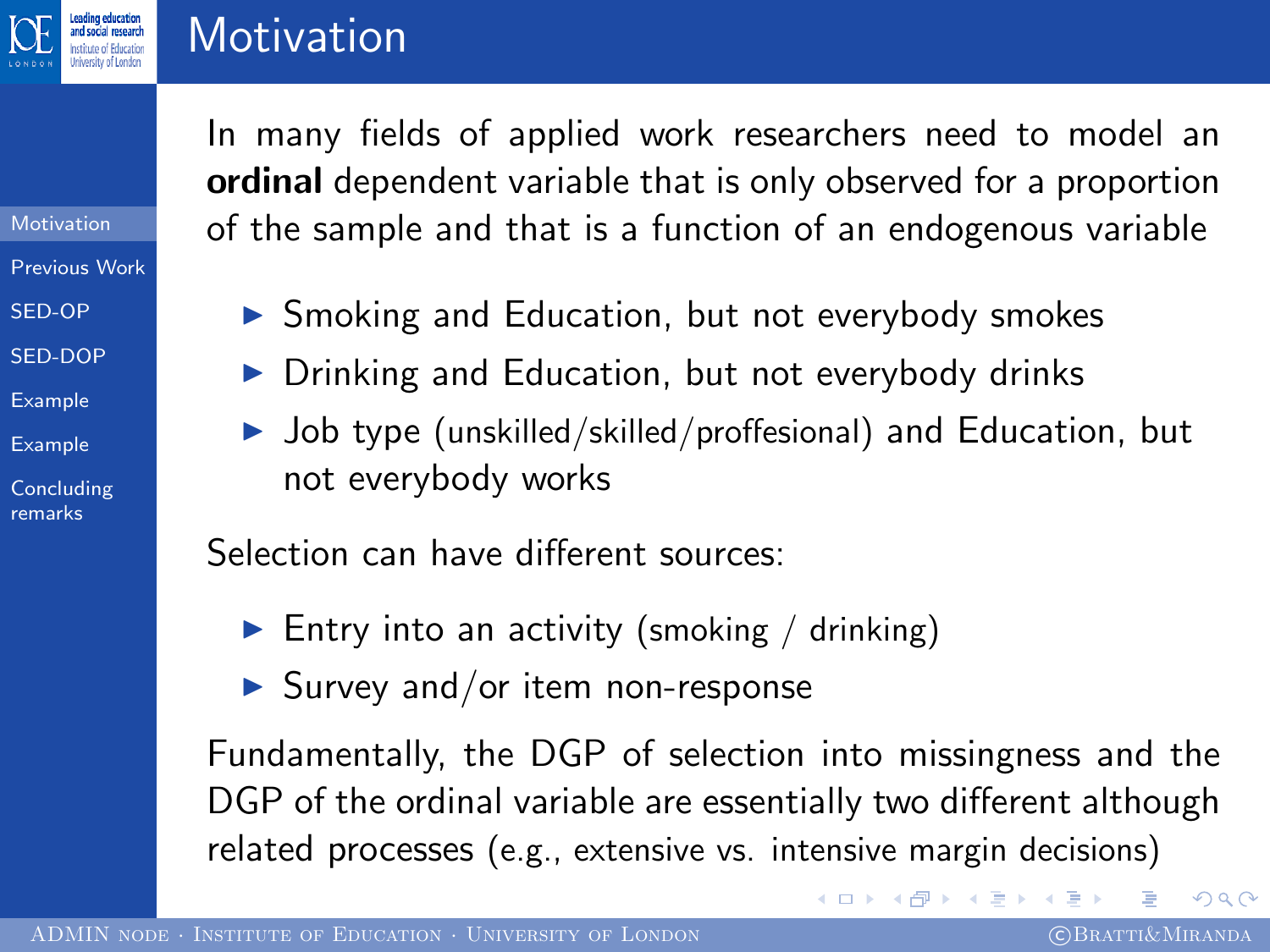

#### Previous work

- [Motivation](#page-1-0)
- [Previous Work](#page-2-0)
- [SED-OP](#page-3-0)
- [SED-DOP](#page-8-0)
- [Example](#page-13-0)
- [Example](#page-13-0)
- [Concluding](#page-17-0) remarks
- $\triangleright$  Terza, Kenkel, Tsui-Fang and Shinichi (2008) suggest a twostep method for estimating a selection endogenous dummy model for an interval coded dependent variable (grouped). This is an extension of Mullahy (1998) Modified Two Part Model and Mullahy (1986) Hurdle Model. Despite being a two-step approach, this is not a LIML estimator but relies on joint multivariate normality.
- ▶ Miranda and Rabe-Hesketh (2006) consider a model for an ordinal dependent variable with either an endogenous dummy or sample selection. Cannot deal with the two problems at the same time.
- $\blacktriangleright$  Harris and Zhao (2007) suggests a zero-inflated ordered probit model, which is quite similar to Mullahy's Hurdle model and is related to Lambert (1992) zero-inflated count data models.
- <span id="page-2-0"></span>▶ Bratti and Miranda (2009) use the BCS70 and the methods described here to analyse how higher education affects smoking intensity in the UK. イロン イ何ン イヨン イヨン  $2990$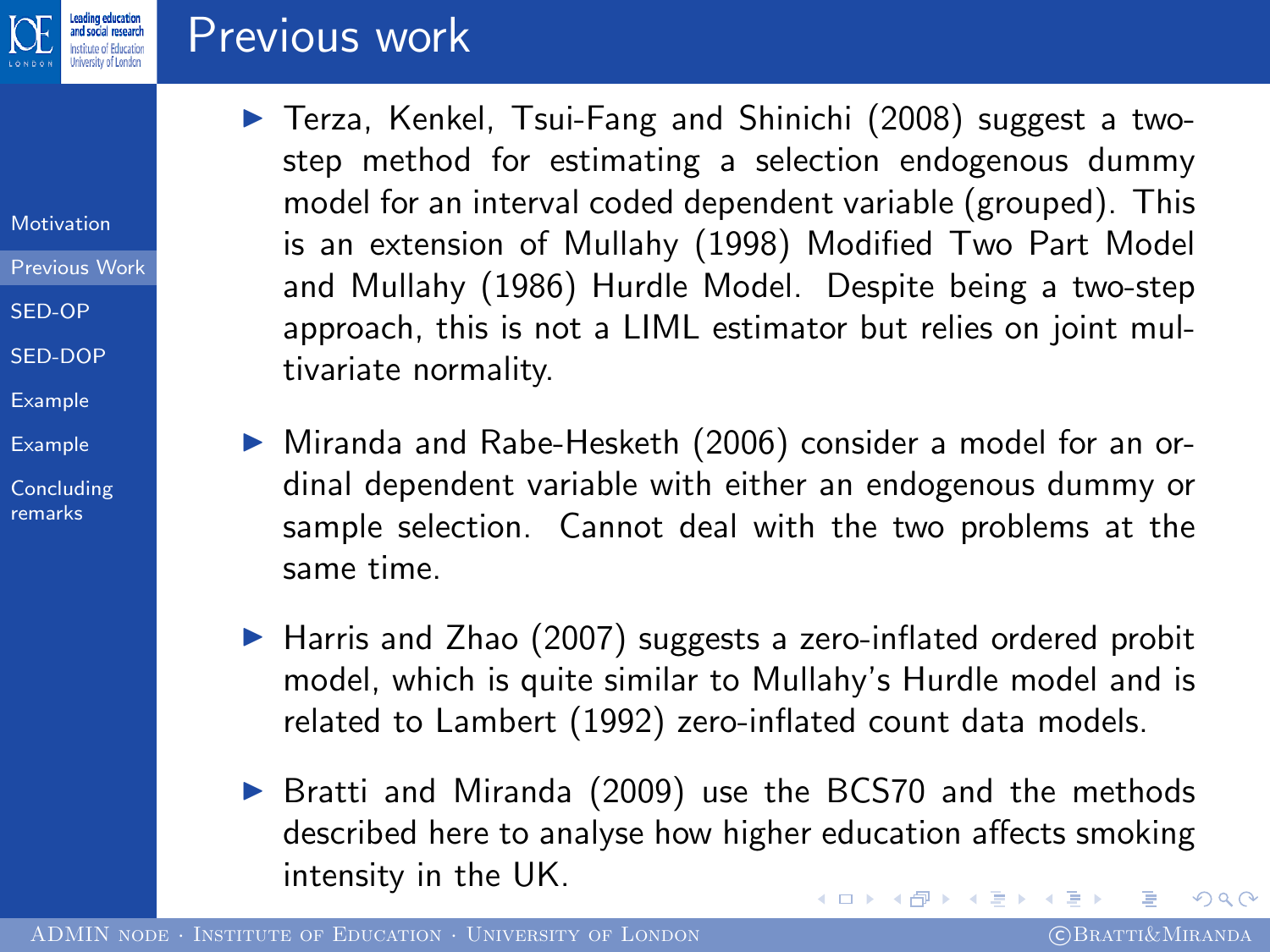

#### Selection endogenous dummy ordered probit

Let  $y_i$  be the ordinal variable of interest. Variable  $y_i$  is generated according to a continuous latent variable model

 $y_i^* = \mathbf{x}_i' \boldsymbol{\beta} + \delta G_i + v_i$ 

[Motivation](#page-1-0)

[Previous Work](#page-2-0)

[SED-OP](#page-3-0)

[SED-DOP](#page-8-0)

[Example](#page-13-0)

[Example](#page-13-0)

**[Concluding](#page-17-0)** remarks

where the observed response  $y_i$  is determined by a threshold model

| $y_i = \begin{cases} 1 \\ 2 \end{cases}$ |                                            | $\begin{cases}\n\text{missing} & \text{if} \quad S_i = 0 \\ 1 & \text{if} \quad y_{it}^* \leq k_1 \& S_i = 1\n\end{cases}$ |
|------------------------------------------|--------------------------------------------|----------------------------------------------------------------------------------------------------------------------------|
|                                          |                                            | if $k_1 < y_{it}^* \le k_2$ & $S_i = 1$                                                                                    |
|                                          |                                            |                                                                                                                            |
|                                          |                                            |                                                                                                                            |
|                                          | $\begin{pmatrix} \cdot \\ H \end{pmatrix}$ | if $k_{H-1} < y_{it}^*$ & $S_i = 1$ ,                                                                                      |

 $G_i$  represents a potentially endogenous dummy and the main response  $y_i$  is only observed if a selection rule  $S_i\,=\,1$  is met. Both  $G_i$  and  $S_i$  are always observed and  $\{k_1,\cdots,k_{H-1}\}\in \mathbb{R}^{H-1}$ are constants to be estimated along other parameters.  $QQ$ 

<span id="page-3-0"></span> $(1)$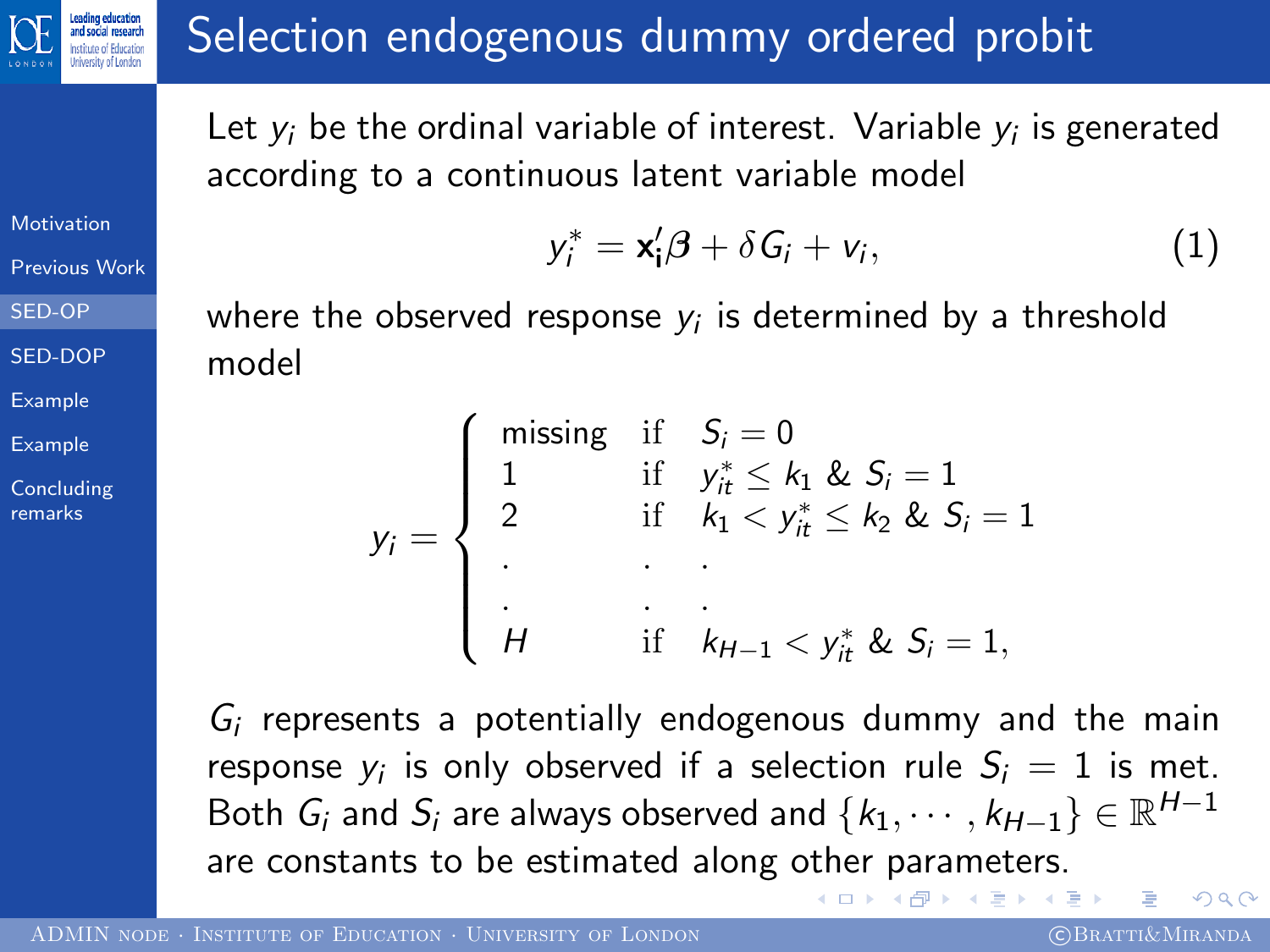# Selection endogenous dummy ordered probit II

The endogenous dummy and the selection dummy are also generated according to a continuous latent variable model

[Motivation](#page-1-0) [Previous Work](#page-2-0)

ding education

[SED-OP](#page-3-0)

[SED-DOP](#page-8-0)

[Example](#page-13-0)

[Example](#page-13-0)

**[Concluding](#page-17-0)** remarks

$$
S_i^* = \mathbf{r}_i' \boldsymbol{\theta} + \varphi G_i + q_i
$$
  
\n
$$
G_i^* = \mathbf{z}_i' \boldsymbol{\gamma} + w_i,
$$
\n(2)

with  $S_i = 1(S_i^* > 0)$  and  $G_i = 1(G_i^* > 0)$ . Although the model is identified by functional form it is valuable to specify a set of exclusion restrictions to avoid problems of tenuous identification. Hence, when possible, some elements of the  $z_i$  should not enter  $\mathsf{x}_{\mathsf{i}}$  or  $\mathsf{r}_{\mathsf{i}}$ , and some elements of  $\mathsf{r}_{\mathsf{i}}$  should not enter  $\mathsf{x}_{\mathsf{i}}$  or  $\mathsf{z}_{\mathsf{i}}$ .

Correlation among the three outcomes is allowed by imposing some structure to the error terms,

$$
w_i = u_i + \zeta_i,q_i = \lambda_1 u_i + \eta_iv_i = \lambda_2 u_i + \nu_i,
$$
 (3)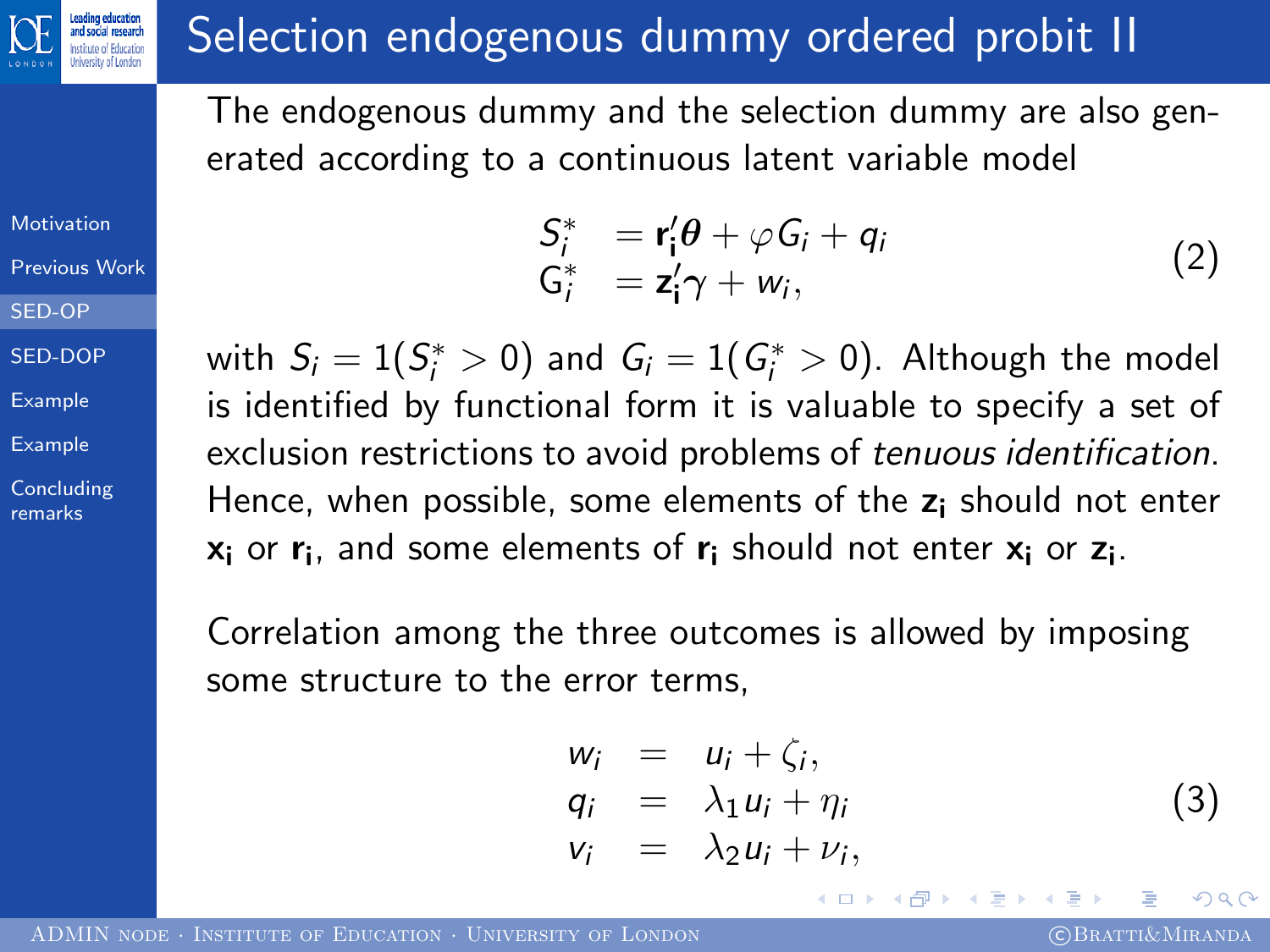# Selection endogenous dummy ordered probit III

To close the model we require the covariates to be all strictly exogenous, and the idiosyncratic errors to be orthogonal given the individual heterogeneity term  $u$ ,

$$
D(u|\mathbf{x}, \mathbf{z}, \mathbf{r}) = D(u) \tag{4}
$$

$$
D(\zeta|\mathbf{x},\mathbf{z},\mathbf{r},u) = D(\zeta|u)
$$
 (5)

$$
D(\eta|\mathbf{x}, \mathbf{z}, \mathbf{r}, u) = D(\eta|u) \tag{6}
$$

$$
D(\nu|\mathbf{x}, \mathbf{z}, \mathbf{r}, u) = D(\nu|u) \tag{7}
$$

$$
\zeta|u\perp\eta|u\perp\nu|u.\tag{8}
$$

To ease estimation we suppose that  $u, \zeta, \eta$ , and  $\nu$  are all independent standard normal, in which case  $D(\zeta|u) = D(\zeta)$ ,  $D(\eta|u) = D(\eta)$ , and  $D(\nu|u) = D(\nu)$ .

The *factors loadings*  $\{\lambda_1\,\lambda_2\}\in\mathbb{R}^2$  are free parameters and allow any type of correlation (positive, negative or null) between  $y_i^*$ ,  $G_i^*$  and  $S_i^*$ .  $2Q$ 

<span id="page-5-0"></span>

[Motivation](#page-1-0) [Previous Work](#page-2-0)

[SED-OP](#page-3-0)

[SED-DOP](#page-8-0)

[Example](#page-13-0)

[Example](#page-13-0)

**[Concluding](#page-17-0)** remarks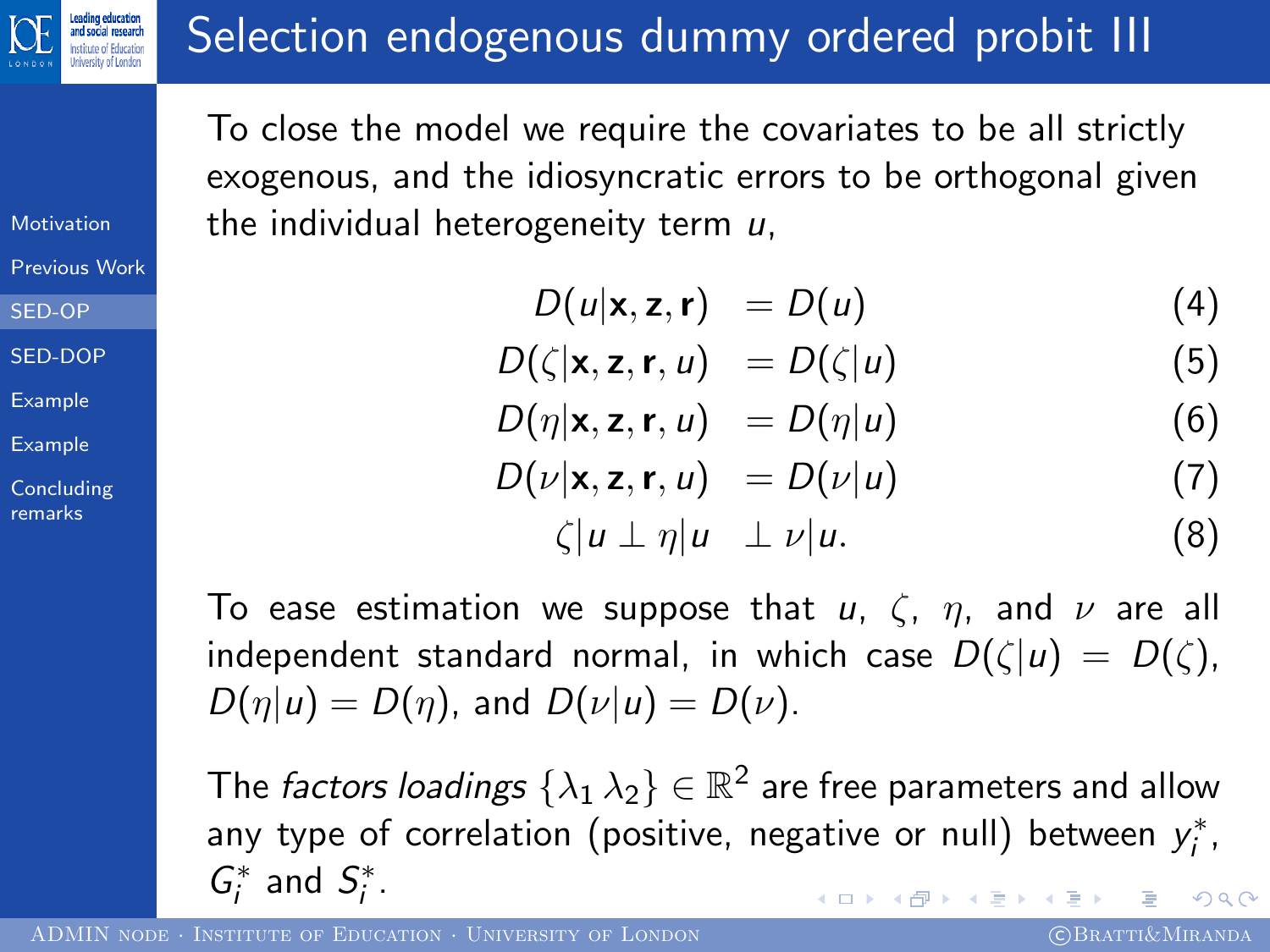# Selection endogenous dummy ordered probit IV

Correlation between unobservables entering  $G_i^*$  and  $S_i^*$  is given by:  $\rho_{gs} = \frac{\lambda_1}{\sqrt{2(1-\lambda_1)}}$ 

[Motivation](#page-1-0)

[Previous Work](#page-2-0)

Leading education

[SED-OP](#page-3-0)

[SED-DOP](#page-8-0)

[Example](#page-13-0)

[Example](#page-13-0)

**[Concluding](#page-17-0)** remarks

 $2\left(1+\lambda_1^2\right)$ Similarly, correlation between unobservables entering  $G^*$  and  $y_i^*$  is given by:

.

$$
\rho_{\text{gy}} = \frac{\lambda_2}{\sqrt{2(1+\lambda_2^2)}}.
$$

Finally, correlation between unobservables entering main response  $y^*$  and selection  $S_i^*$  is given by:

<span id="page-6-0"></span>
$$
\rho_{\text{sy}} = \frac{\lambda_1 \lambda_2}{\sqrt{\left(1 + \lambda_1^2\right)\left(1 + \lambda_2^2\right)}}.
$$

In this model G is exogenous wrt S if  $\rho_{gs} = 0$ , G is exogenous wrty [if](#page-2-0)  $\rho_{\text{gv}} = 0$  $\rho_{\text{gv}} = 0$  $\rho_{\text{gv}} = 0$  $\rho_{\text{gv}} = 0$ , and y is observed a[t ra](#page-5-0)[n](#page-7-0)[d](#page-5-0)[om](#page-6-0) if  $\rho_{\text{sv}} = 0$ [.](#page-0-0)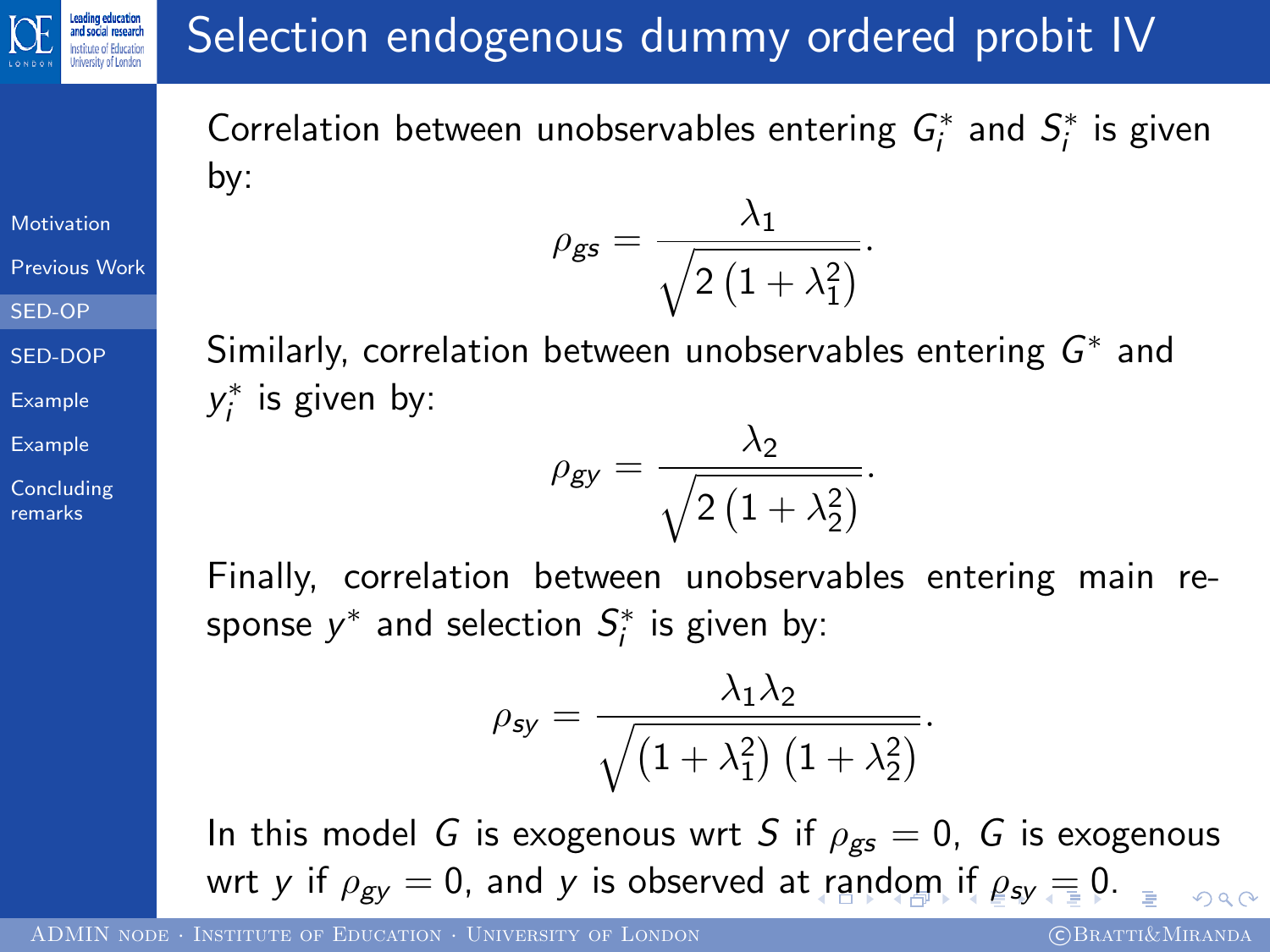

[Motivation](#page-1-0) [Previous Work](#page-2-0) [SED-OP](#page-3-0) [SED-DOP](#page-8-0) [Example](#page-13-0) [Example](#page-13-0) **[Concluding](#page-17-0)** remarks

# Selection endogenous dummy ordered probit V

- $\blacktriangleright$  Estimate the system by Maximum Simulated Likelihood
- $\triangleright$  Analytical first derivatives and numerical second derivatives
- $\triangleright$  Can also do OPG approx. of the Hessian (much faster!)
- $\blacktriangleright$  Halton sequences cover the  $(0,1)$  interval better and require fewer draws to achieve high precision than random samples from uniform distribution
- $\blacktriangleright$  Program written in Stata/Mata
- Really fast!
	- ▶ Stata  $10/SE + 400$  Halton draws + 2,792 indv / 8,043 pers-obs  $+$  numerical 2nd derivatiives  $= 1.6$ hrs
	- ▶ Stata  $10/SE + 400$  Halton draws  $+ 2,792$  indv  $/ 8,043$ pers-obs  $+$  OPG Hessian  $=$  less than 5min

化重复 化重变

<span id="page-7-0"></span> $QQ$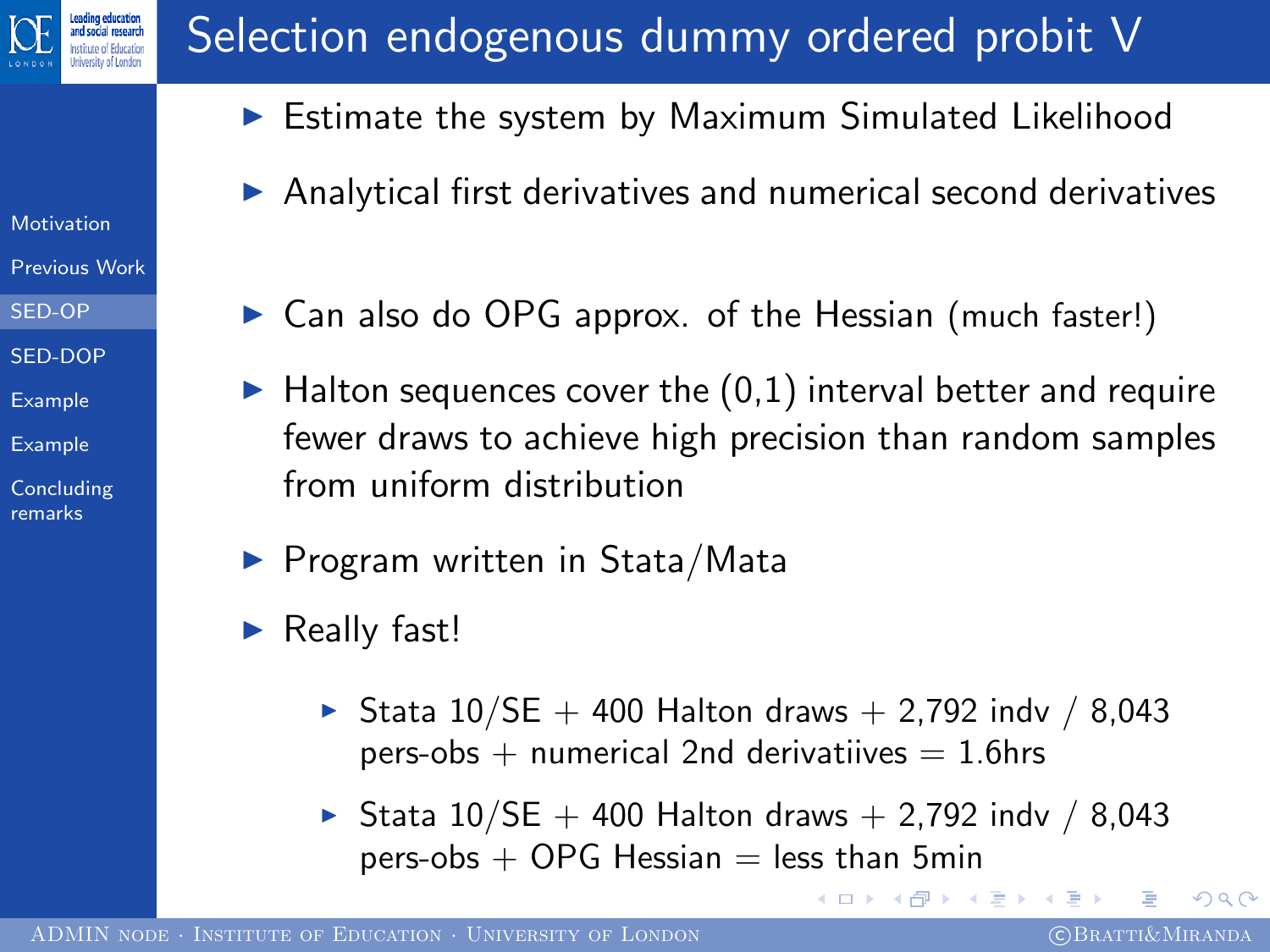

[Motivation](#page-1-0) [Previous Work](#page-2-0)

[SED-OP](#page-3-0)

[SED-DOP](#page-8-0)

[Example](#page-13-0)

[Example](#page-13-0)

**[Concluding](#page-17-0)** remarks

Suppose that  $y_i$  is observed for two periods  $t=\{1,2\}.$  We now extend the model to accommodate the fact that the outcome of the ordinal response in period 2 can be a function of the value that the variable took in period 1. In other words, we consider the possibility of having autoregressive dynamics in the ordered variable  $y_i$  such that

$$
y_{i1}^{*} = \mathbf{m}_{i}'\delta + \delta_{1}G_{i} + v_{i}
$$
(9)  

$$
y_{i2}^{*} = \mathbf{x}_{i}'\beta + \delta_{2}G_{i} + \sum_{j=1}^{H} \pi_{j}1(y_{i1} = j) + \xi_{i},
$$
(10)

<span id="page-8-1"></span><span id="page-8-0"></span> $\Omega$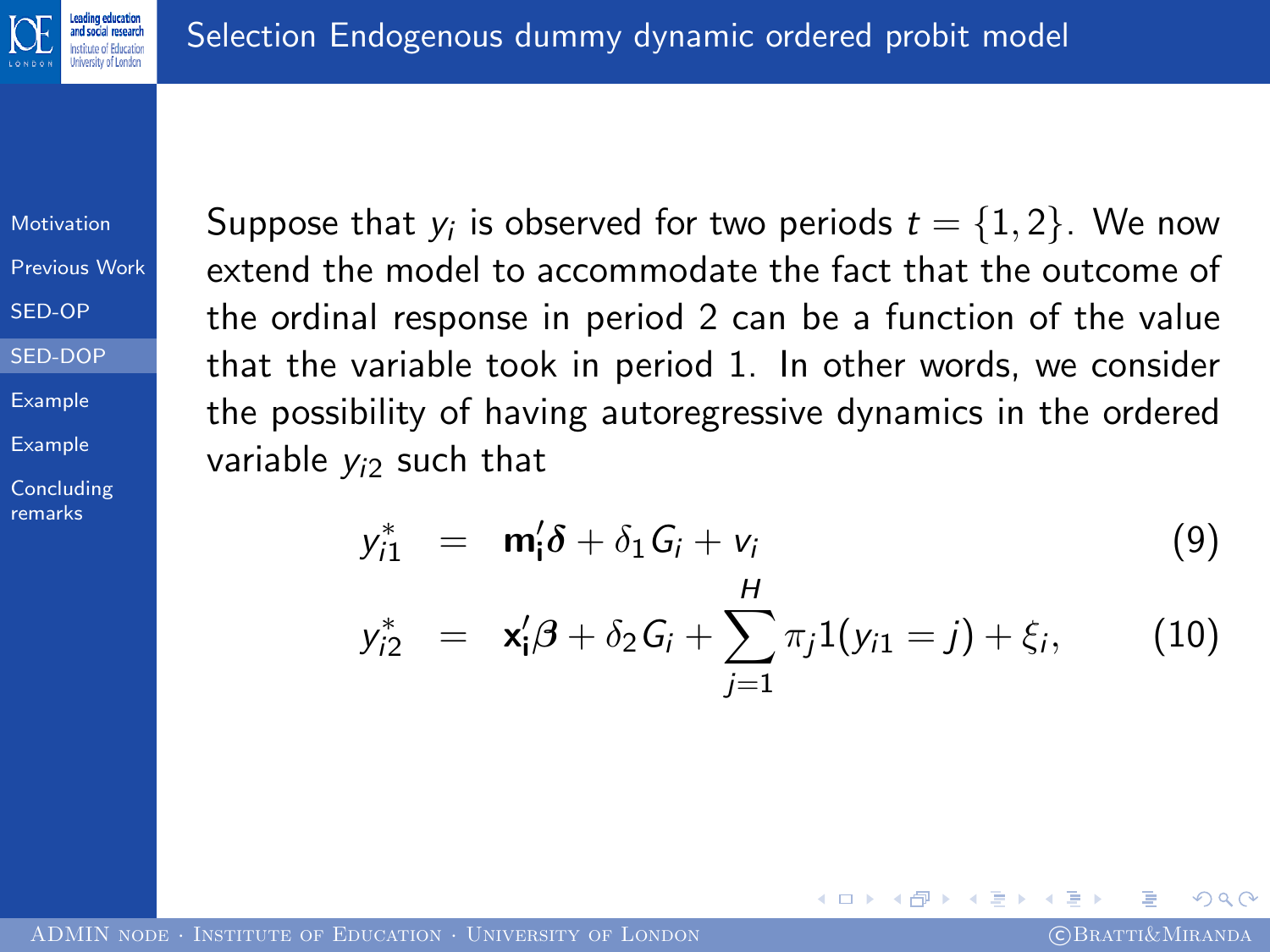

As usual we suppose the model is complemented by a threshold rule,

[Motivation](#page-1-0) [Previous Work](#page-2-0)

[SED-OP](#page-3-0)

[SED-DOP](#page-8-0)

[Example](#page-13-0)

[Example](#page-13-0)

**[Concluding](#page-17-0)** remarks

|  | $= \left\{ \begin{array}{lll} & \text{if} & S_{it} = 0 \\ 1 & & \text{if} & y_{it}^{*} \leq k_{1} \& S_{it} = 0 \\ 2 & & \text{if} & k_{1} < y_{it}^{*} \leq k_{2} \& S_{it} = 0 \\ . & . & . & . & . & . \end{array} \right.$ |
|--|--------------------------------------------------------------------------------------------------------------------------------------------------------------------------------------------------------------------------------|
|  |                                                                                                                                                                                                                                |

To ease presentation we suppose that  $G$  and  $S$  do not have dynamics themselves. Further, we suppose that  $y$  is always observed in the first period and that G is a time invariant variable. Hence, The selection and endogenous dummies are generated by the following latent variable models,

$$
G_{it}^* = G_i^* = \mathbf{z}_i' \boldsymbol{\gamma} + w_i \tag{11}
$$

$$
S_{it}^* = S_i^* = \mathbf{r}_i' \boldsymbol{\theta} + \varphi_1 G_i + q_i \qquad (12)
$$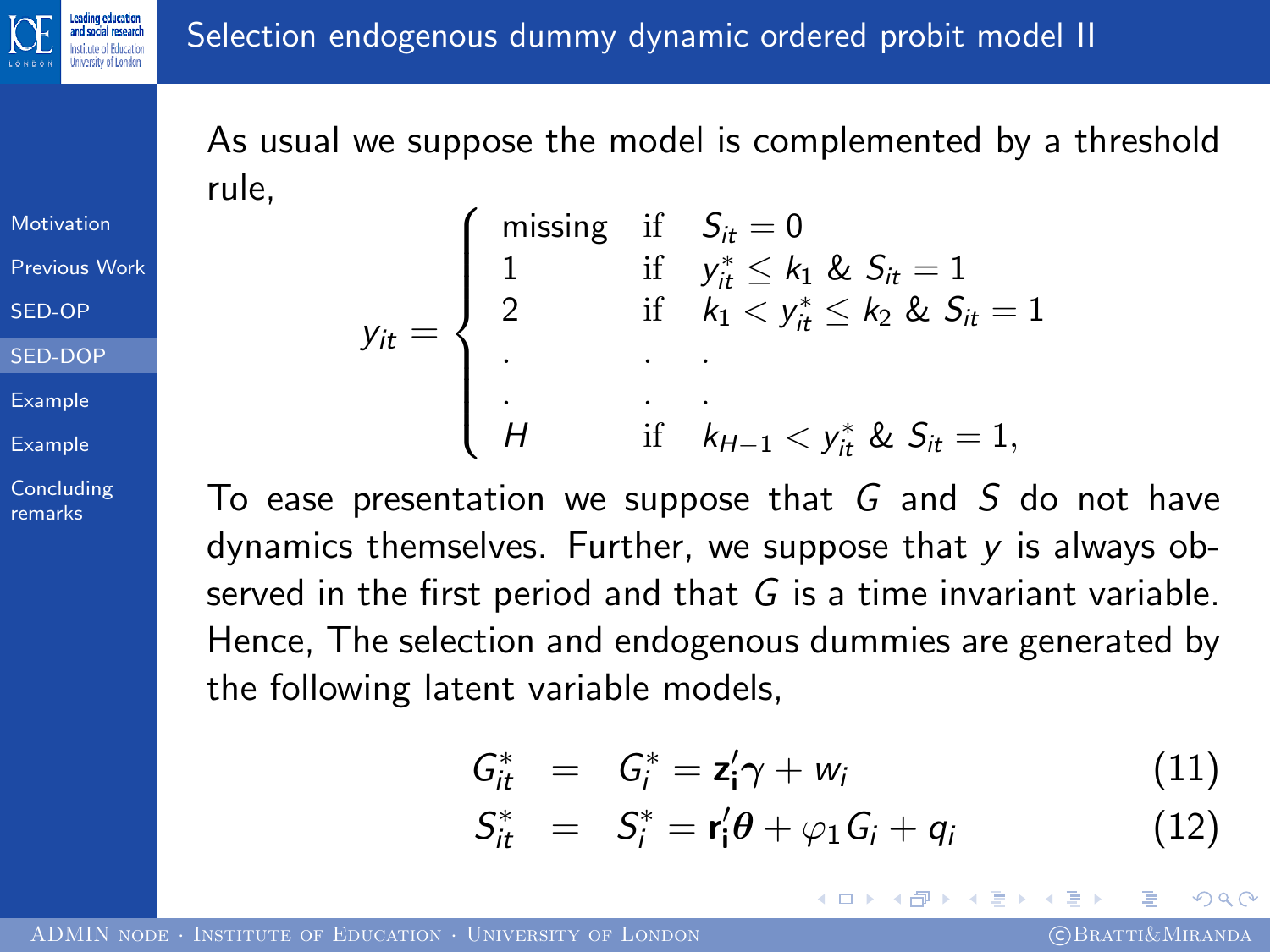Like in the SED-OP model, we impose some structure to the error terms,

[Motivation](#page-1-0) [Previous Work](#page-2-0)

[SED-OP](#page-3-0)

[SED-DOP](#page-8-0)

[Example](#page-13-0)

[Example](#page-13-0)

**[Concluding](#page-17-0)** remarks

 $w_i = u_i + \zeta_i,$  $q_i = \lambda_1 u_i + \eta_i$  $v_i = \lambda_2 u_i + v_i$  $\xi_i = \lambda_3 u_i + \varepsilon_i,$ (13)

where  $u_i, \, \zeta_i, \, \eta_i, \, \nu_i,$  and  $\varepsilon_i$  are all supposed to be independent standard normal, and  $\lambda_1, \ldots, \lambda_3$  are free factor loadings.

Notice that the model fully recognises the fact that the initial state dummies1( $y_{i1} = 1$ ), ..., 1( $y_{i1} = H$ ) are potentially endogenous in equation [\(10\)](#page-8-1) by modelling together the initial conditions and the dynamic equation, and allowing any type of correlation among unobservables entering both equations. There is true state dependance if the coefficients on the initial state dummies in [\(10\)](#page-8-1) are different from zero.

 $2990$ 

メロメ メ都 メメ きょく ミメー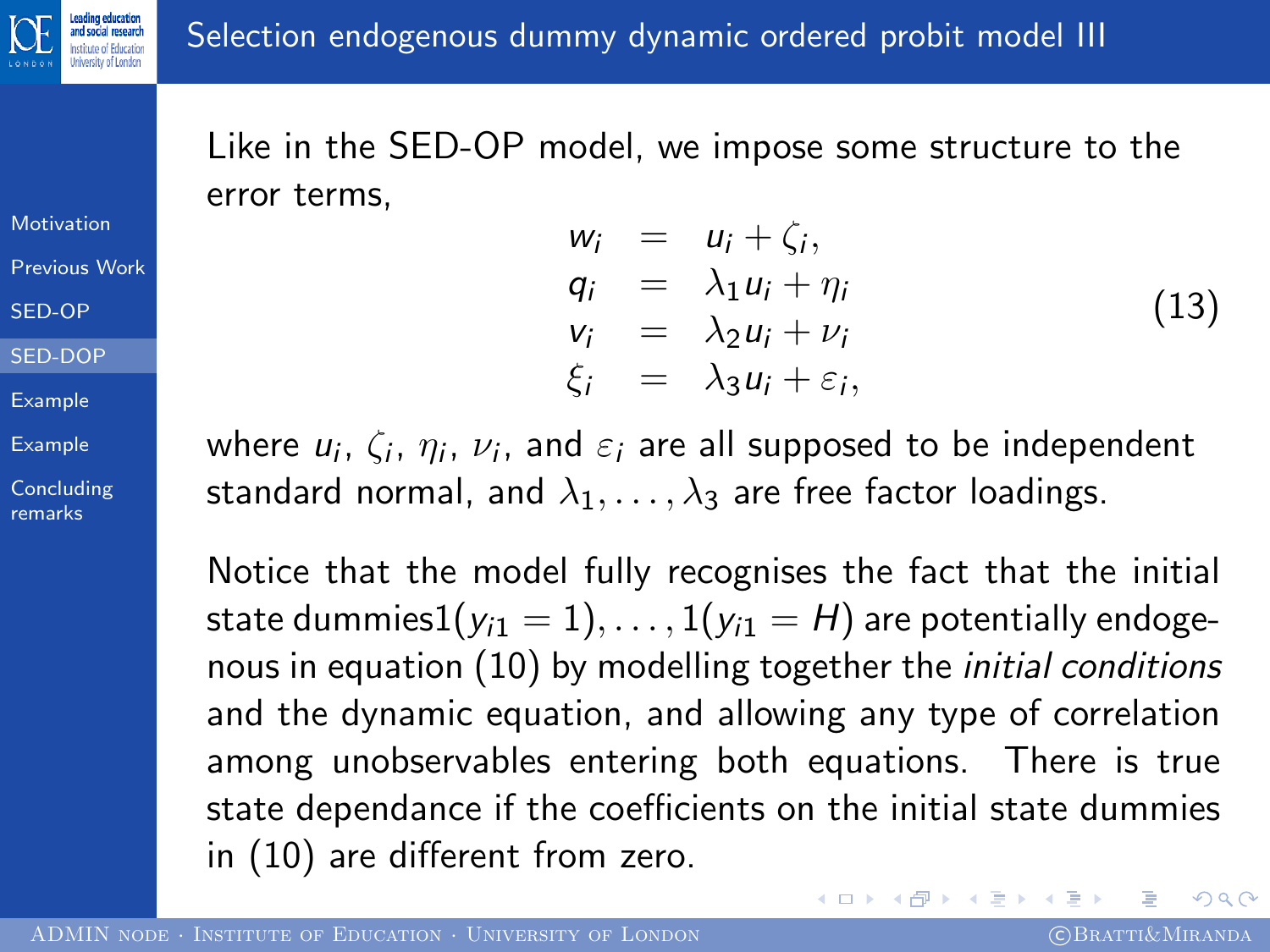

[Motivation](#page-1-0)

[Previous Work](#page-2-0)

[SED-OP](#page-3-0)

[SED-DOP](#page-8-0)

[Example](#page-13-0)

[Example](#page-13-0)

**[Concluding](#page-17-0)** remarks

Unobservables entering the system are now correlated in six different ways:

$$
\rho_{g,s} = \frac{\lambda_1}{\sqrt{2(1+\lambda_1^2)}} \qquad \rho_{g,y_1} = \frac{\lambda_2}{\sqrt{2(1+\lambda_2^2)}}
$$

$$
\rho_{\mathcal{S},y_2} = \frac{\lambda_3}{\sqrt{2(1+\lambda_3^2)}} \qquad \rho_{\mathcal{S},y_1} = \frac{\lambda_1\lambda_2}{\sqrt{(1+\lambda_1^2)(1+\lambda_2^2)}}
$$

$$
\rho_{\mathsf{s},\mathsf{y}_2}=\frac{\lambda_1\lambda_3}{\sqrt{(1+\lambda_1^2)(1+\lambda_3^2)}}\quad \rho_{\mathsf{y}_1,\mathsf{y}_2}=\frac{\lambda_2\lambda_3}{\sqrt{(1+\lambda_2^2)(1+\lambda_3^2)}}.
$$

4日)

 $QQ$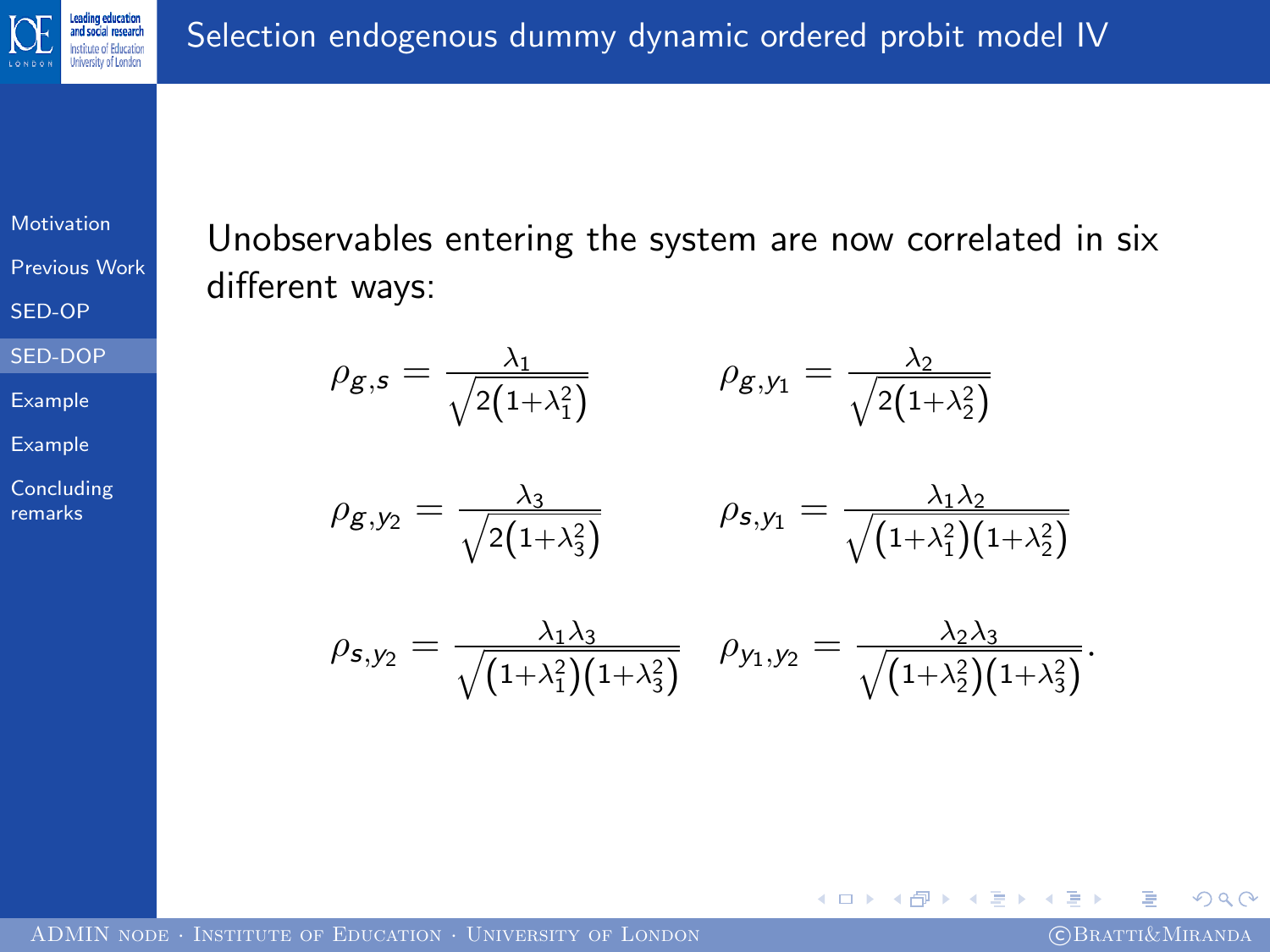

- [Motivation](#page-1-0)
- [Previous Work](#page-2-0)
- [SED-OP](#page-3-0)
- [SED-DOP](#page-8-0)
- [Example](#page-13-0)
- [Example](#page-13-0)
- **[Concluding](#page-17-0)** remarks
- $\blacktriangleright$  The initial state dummies can be included into the  $S^*$  without further complications
- The model can be extended to allow dynamics in  $S^*$  and G ∗
- $\blacktriangleright$  The model can deal with more than two periods with relative minor modifications
- As before we use MSL for estimation
- $\blacktriangleright$  Program written in Stata/Mata
- $\blacktriangleright$  Really fast!

<span id="page-12-0"></span> $\Omega$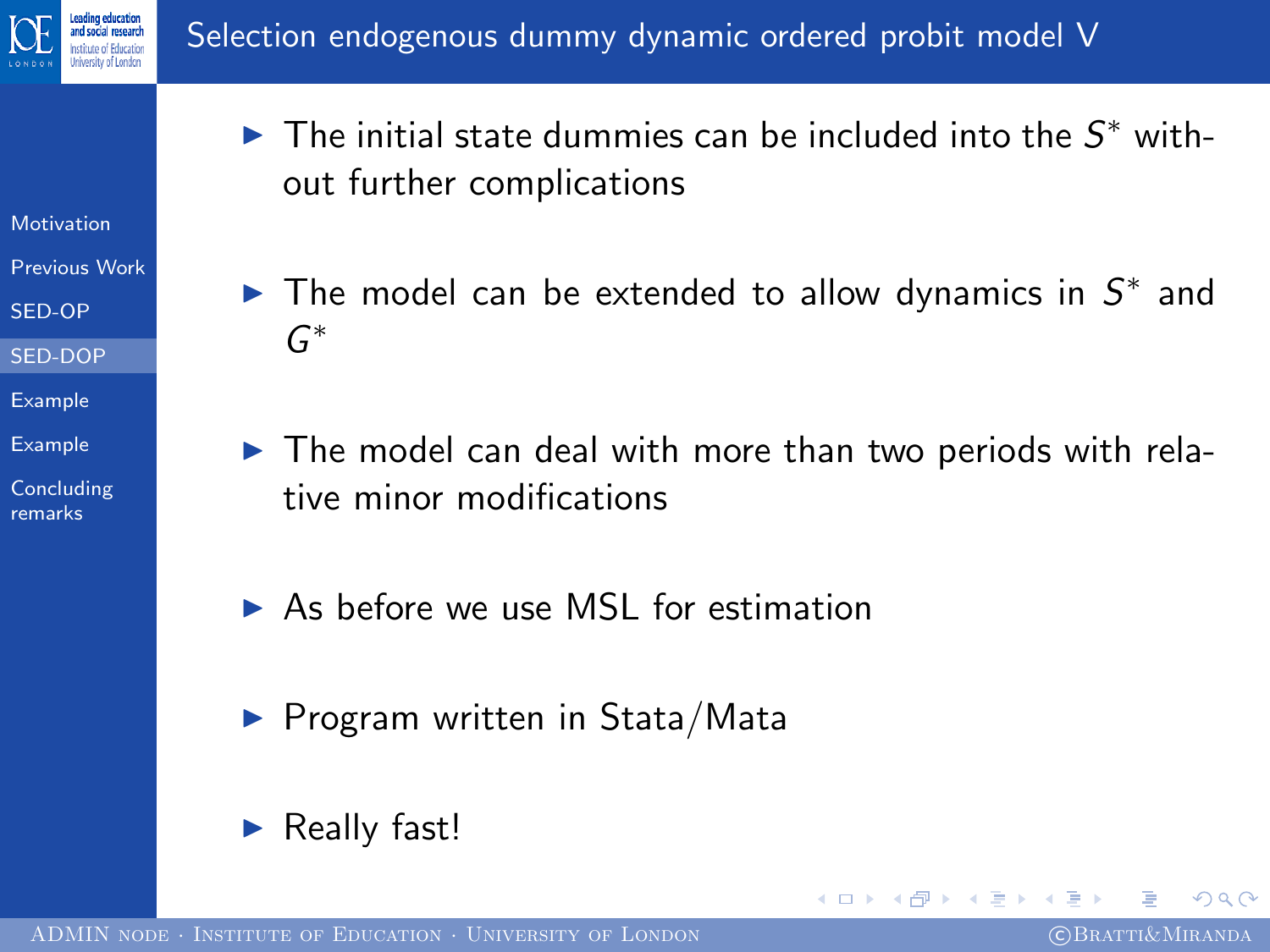

[Motivation](#page-1-0) [Previous Work](#page-2-0) [SED-OP](#page-3-0)

[SED-DOP](#page-8-0)

[Example](#page-13-0)

[Example](#page-13-0)

**[Concluding](#page-17-0)** remarks

We apply the SED-OP model to study the effect of higher education (HE) on drinking frequency using the British Cohort Study 1970 (BCS70), 29-year follow-up survey.

Variables definition:

- $\blacktriangleright$  y<sub>i</sub> (drinking frequency) = 1 (2 to 3 times a month); 2 (once a week);  $3$  (2 to 3 days a week);  $4$  (on most days)
- $G_i$  (higher education) = 1 (HE); 0 (lower than HE)
- $S_i$  (usual drinker) = 1 (drinks more than 2 to 3 times a month); 0 (drinks less than 2 to 3 times a month, i.e. less often or in special occasions, not nowadays, never drunk)

<span id="page-13-0"></span> $\Omega$ 

医单侧 医单侧的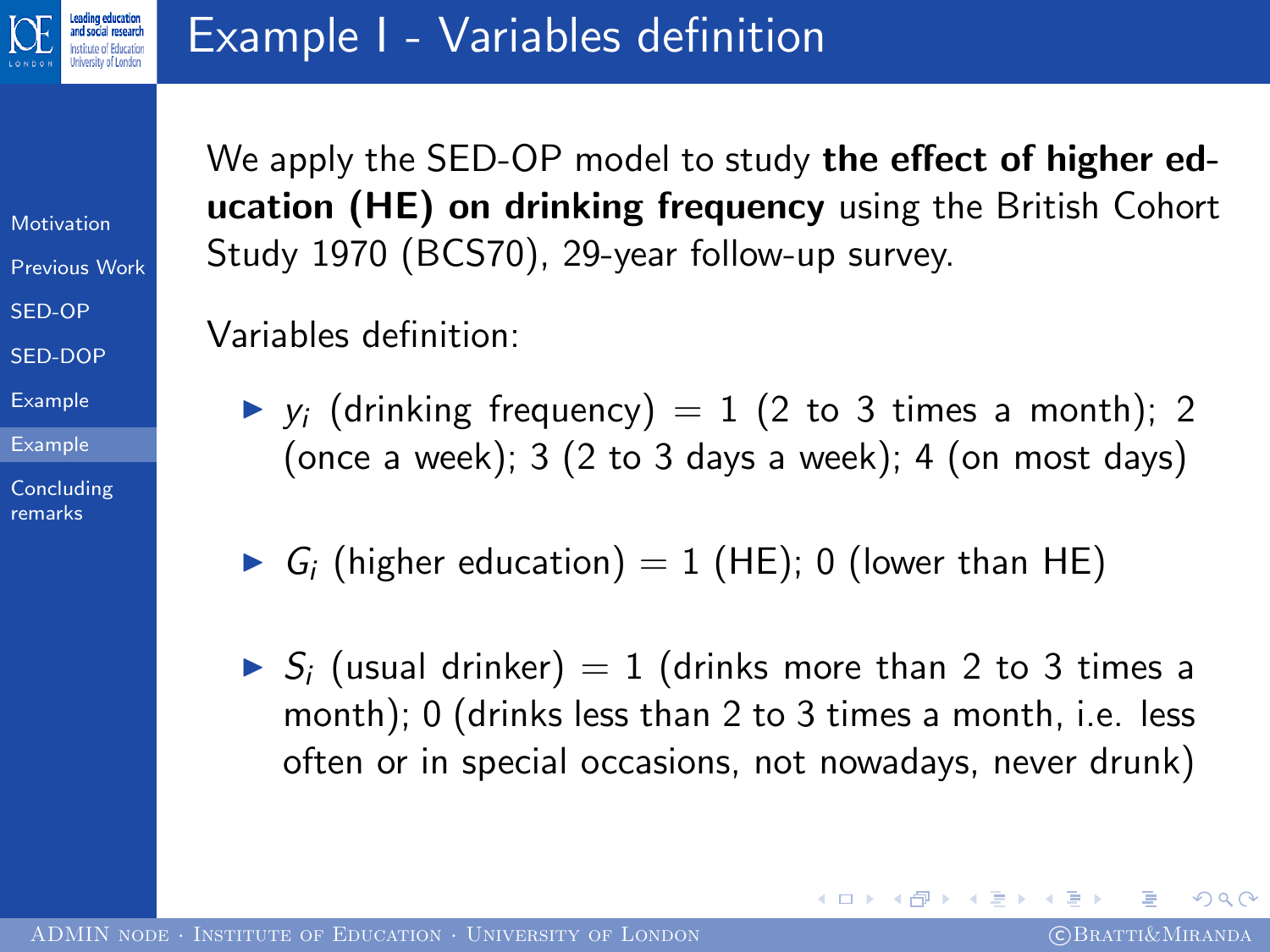

#### Example II - Descriptive statistics

#### Descriptive statistics, BCS70, 29-year follow-up survey

| No HE                                         |                |       |                        |                                                                              |                |                   |
|-----------------------------------------------|----------------|-------|------------------------|------------------------------------------------------------------------------|----------------|-------------------|
| HE                                            | 69.9<br>83.56  | 85.78 |                        |                                                                              |                |                   |
| Drinking frequency per month - usual drinkers |                |       |                        |                                                                              |                |                   |
|                                               |                |       |                        | 2-3 times                                                                    |                |                   |
|                                               |                |       |                        | a week                                                                       | most days      | Total             |
| Women<br>no HE<br>HE                          | 25.04<br>16.01 |       |                        | 31.63<br>43.53                                                               | 8.92<br>15.93  | 100<br>100        |
| Total                                         | 21.7           |       |                        | 36.04                                                                        | 11.51          | 100               |
| Men<br>no HE<br>HE                            | 14.14<br>8.95  |       |                        | 43.27<br>48.35                                                               | 17.63<br>23.57 | 100<br>100<br>100 |
|                                               | Total          | 12.35 | 2-3 times<br>per month | 92.02<br>once a<br>week<br>34.4<br>24.53<br>30.75<br>24.95<br>19.13<br>22.94 | 45.03          | 19.69             |

<span id="page-14-0"></span> $299$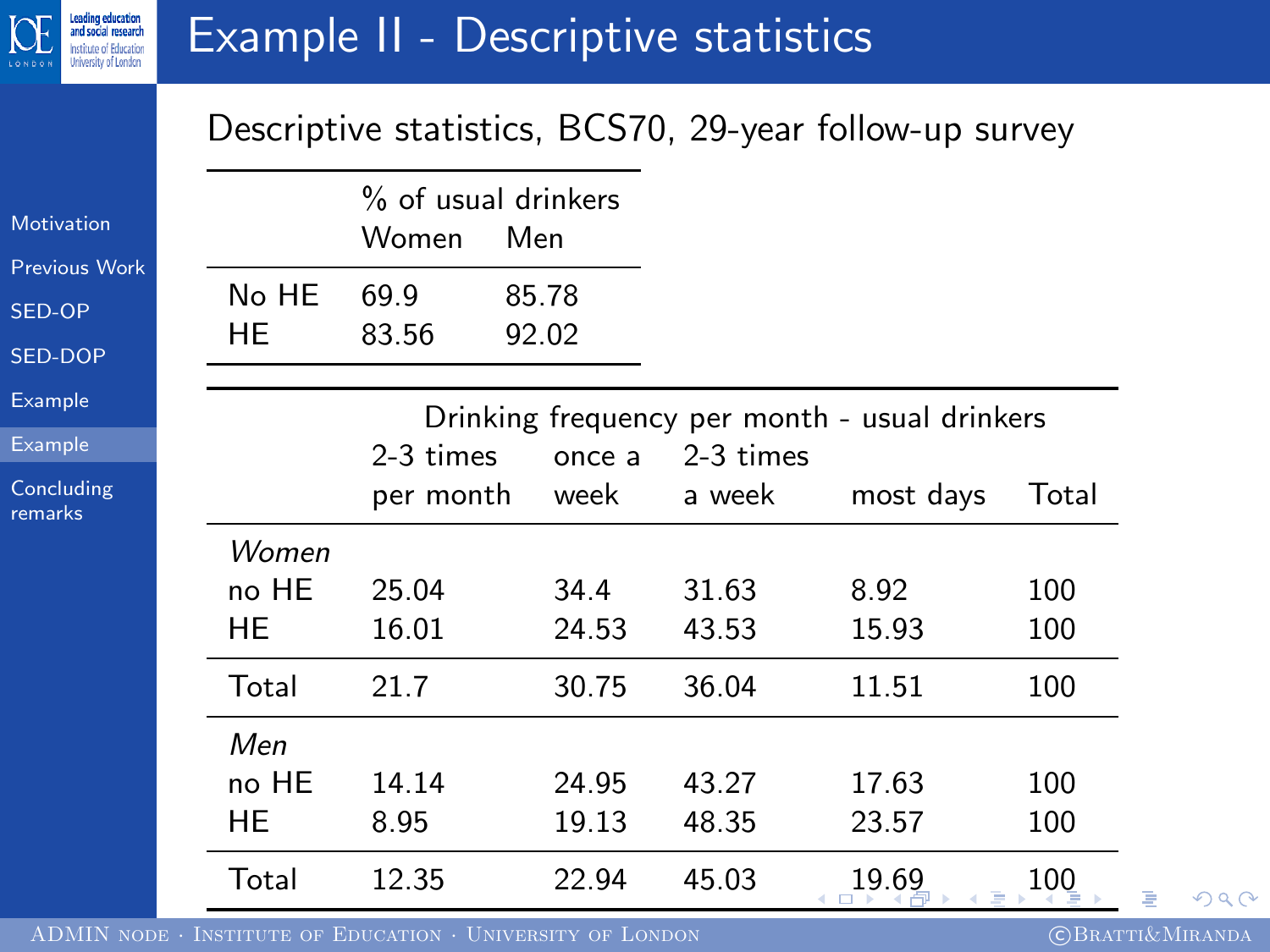

#### Example III - SED-OP specification

- [Motivation](#page-1-0)
- [Previous Work](#page-2-0)
- [SED-OP](#page-3-0)
- [SED-DOP](#page-8-0)
- [Example](#page-13-0)
- [Example](#page-13-0)
- **[Concluding](#page-17-0)** remarks
- $\blacktriangleright$  HE: parents' absence, parents' education, highest social class, school type, state, BAS score, ethnicity, religion, height, teacher's assessment of child's knowledge and parental interest in child's education, teacher's homework style, all at age 10.
- ▶ Usual drinker: HE, parents' absence, parents' education, highest social class, school type, state, ethnicity, religion, height, all at age 10; height at age 30, mother's drinking during pregnancy, homework on parents' demand, month of 29-year follow-up interview
- $\triangleright$  Drinking frequency: same controls as the selection equation (usual drinker)

Since the selection and the main outcome variables refer to the same process (drinking) we preferred not to impose exclusion restrictions between the two equations. In other cases, for instance item non-reponse and panel attrition, it can be easier to find valid exclusion restrictions.

<span id="page-15-0"></span> $2990$ 

イロメ イ何メ イヨメ イヨメ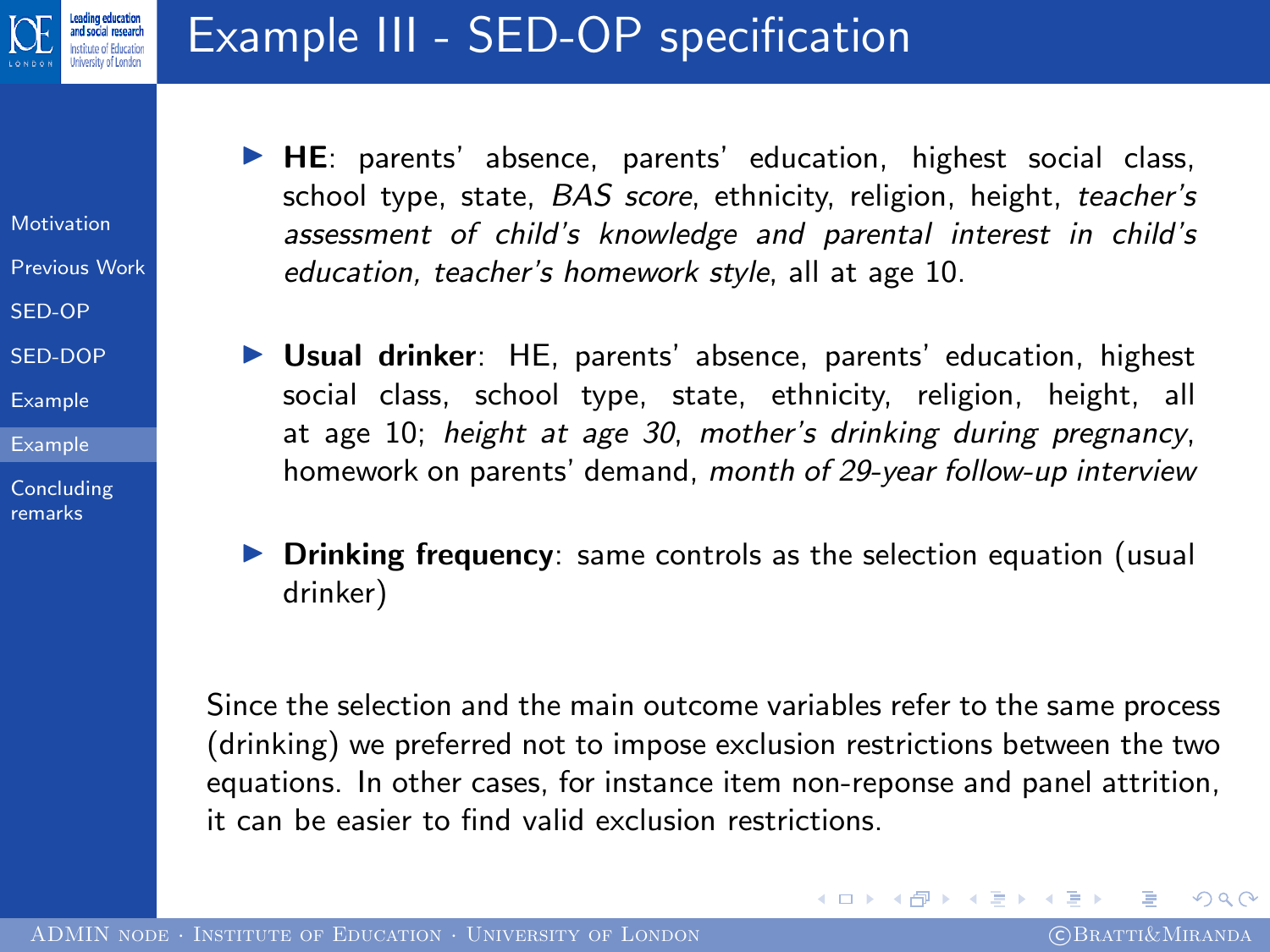

# Example III - SED-OP Results

|                       |                                                                                | Be a                                                                     |                        | Drinking frequency -y- (ME) |                       |                       |  |  |
|-----------------------|--------------------------------------------------------------------------------|--------------------------------------------------------------------------|------------------------|-----------------------------|-----------------------|-----------------------|--|--|
|                       |                                                                                | usual drinker -s-<br>(ME)                                                | 2-3 times<br>a month   | once a<br>week              | 2-3 times<br>a week   | most<br>days          |  |  |
| Motivation            | Men                                                                            |                                                                          |                        |                             |                       |                       |  |  |
| <b>Previous Work</b>  | $HE - g -$                                                                     | $0.156***$                                                               | $-0.129***$            | $-0.109***$                 | $0.054***$            | $0.183***$            |  |  |
| SED-OP                |                                                                                | [0.015]                                                                  | [0.032]                | [0.021]                     | [0.009]               | [0.046]               |  |  |
| <b>SED-DOP</b>        | $\rho_{\texttt{gs}}$                                                           |                                                                          |                        | $-0.484***$ [0.056]         |                       |                       |  |  |
| Example               | $\rho_{\text{gy}}$                                                             |                                                                          |                        | $-0.320***$ [0.091]         |                       |                       |  |  |
| Example               | $\rho_{\mathsf{sy}}$                                                           | $0.310***$ [0.063]                                                       |                        |                             |                       |                       |  |  |
| Concluding<br>remarks | No. obs.                                                                       |                                                                          | 3300                   |                             |                       |                       |  |  |
|                       | Women                                                                          |                                                                          |                        |                             |                       |                       |  |  |
|                       | $HE - g -$                                                                     | $0.259***$<br>[0.024]                                                    | $-0.302***$<br>[0.046] | $-0.087***$<br>[0.010]      | $0.181***$<br>[0.015] | $0.208***$<br>[0.039] |  |  |
|                       | $\rho_{\texttt{gs}}$<br>$\rho_{\text{gy}}$<br>$\rho_{\mathsf{sy}}$<br>No. obs. | $-0.418***$ [0.061]<br>$-0.479***$ [0.087]<br>$0.401***$ [0.058]<br>3525 |                        |                             |                       |                       |  |  |

<span id="page-16-0"></span>\*\*\*(\*\*) Significant at 1% (5%). Eicker-Huber-White robust standard errors reported in square brackets. Marginal effects (ME) are computed at the sample mean. For dummy variables, they show the change in the relevant probability when the variable changes from 0 to  $1.$  $QQ$ 币 э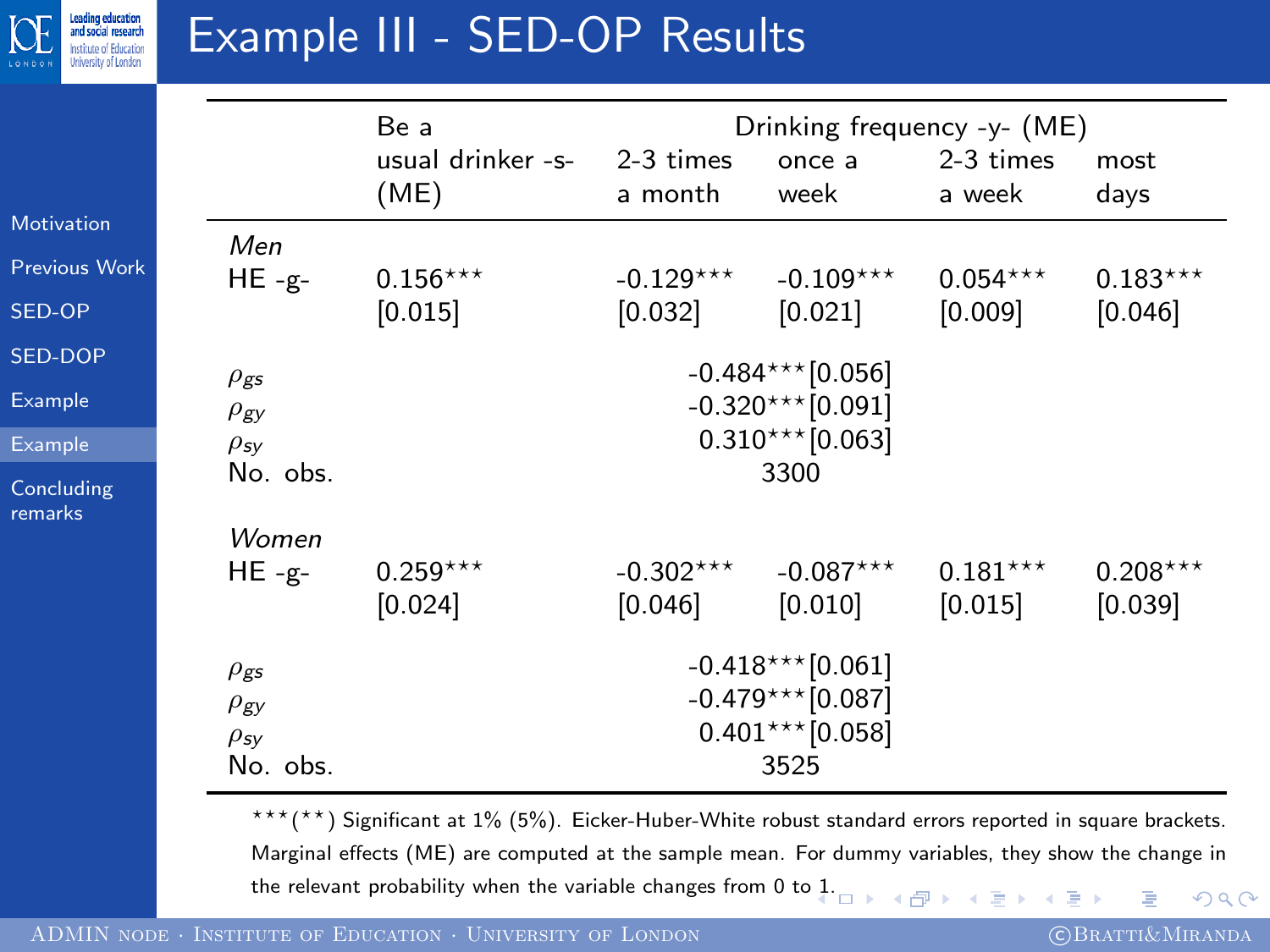

#### Concluding remarks

Hence, our empirical application shows that:

- [Motivation](#page-1-0)
- [Previous Work](#page-2-0)
- [SED-OP](#page-3-0)
- [SED-DOP](#page-8-0)
- [Example](#page-13-0)
- [Example](#page-13-0)
- [Concluding](#page-17-0) remarks
- $\blacktriangleright$  HE is endogenous wrt both drinking participation (i.e. be an usual drinker) and drinking frequency
- $\triangleright$  Unobservables affecting drinking participation and drinking frequency are positively correlated (positive selection)
- $\blacktriangleright$  HE has a positive causal effect on both drinking participation and drinking frequency (i.e., educated people drink more)
- $\blacktriangleright$  The effect is much larger for females than for males

<span id="page-17-0"></span> $200$